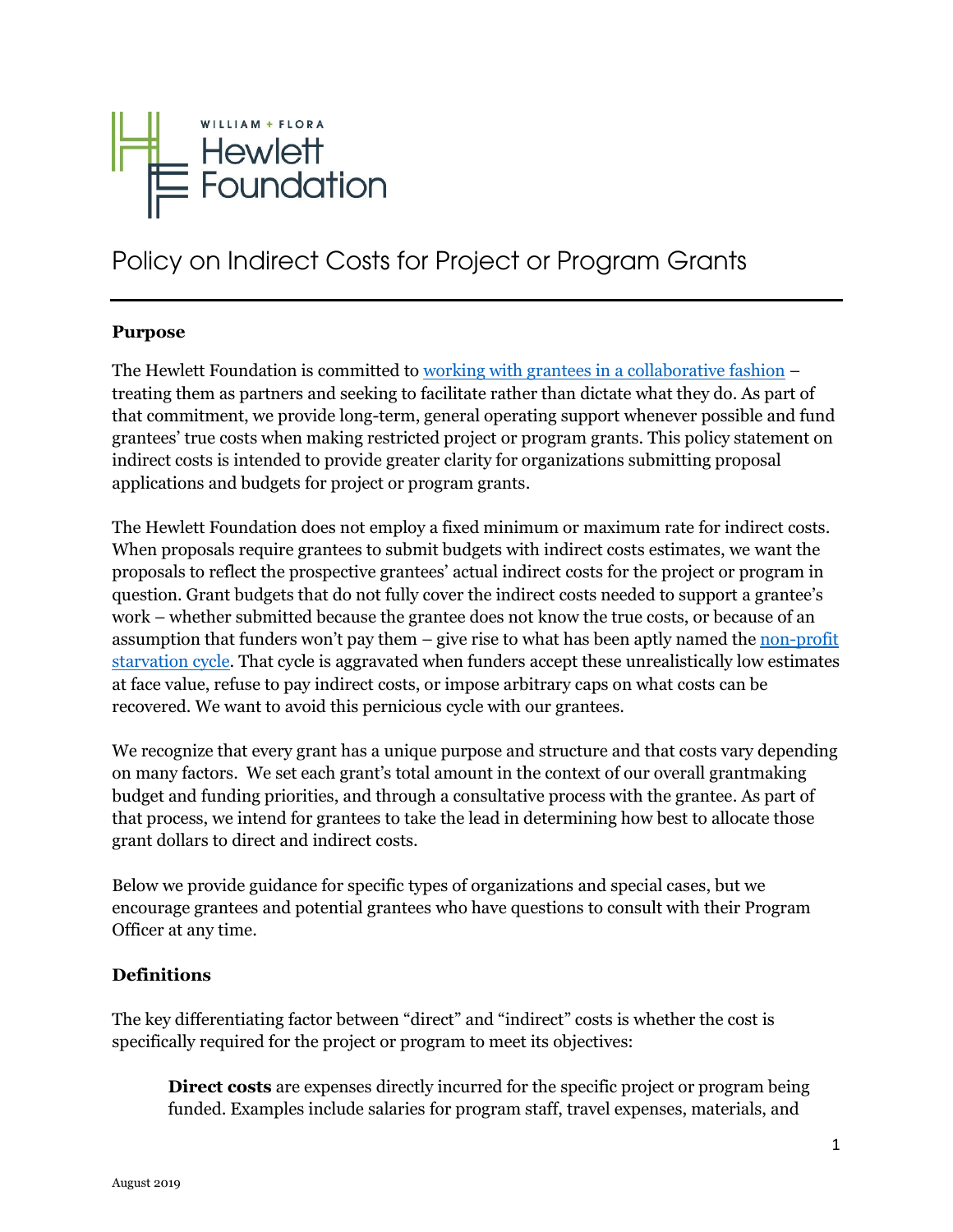consultants required to execute the grant. Expenses like these would not be incurred if the project or program did not exist.

**Indirect costs** are overhead and administration expenses necessary to support an organization's general operation, which are thus shared across projects or programs. Examples include rent and utilities, office furniture, computers and information systems, and the costs of functions like development, finance and accounting, IT, HR, and legal. Expenses like these would be incurred in some amount with or without a specific project or program grant. But, while not incurred solely because of a project or program, they are necessary for the organization to execute it.

#### **Policy by Type of Grantee Organization**

- ⎯ **U.S. nonprofit organizations**: We will either accept the indirect cost rate presented in a grantee's proposal or discuss it further with them if we need to learn more. We do not set a fixed maximum or minimum allowable rate for cost recovery.
- ⎯ **Universities**: We will presumptively accept an indirect cost rate of 10% of the total grant amount. If an indirect cost estimate exceeds 10% in ways that can be reasonably and transparently attributed to costs fairly associated with the program or project in question, we may make an exception and accept an indirect cost amount greater than 10%. Grantees should discuss such an exception with their Program Officer.
- ⎯ **Regranting organizations**: Grantees with regranting programs should include an indirect cost rate appropriate to the effort required to execute their sub-granting. We strongly encourage these grantees to examine their own policies on indirect costs and follow a similar practice of funding grantees' actual indirect costs in their grantmaking.
- ⎯ **Fiscal sponsors**: Grantees serving as fiscal sponsors should include an indirect cost rate appropriate to the specific project for which they are acting as sponsor and sufficient to cover the administrative costs of that project.
- ⎯ **Organizations located outside the U.S.**: Accounting standards vary in other countries, but we encourage grantee organizations working outside the U.S. to provide an indirect cost estimate that fully covers the indirect costs needed to support their work.
- ⎯ **For-profit organizations**: The U.S. tax code requires that any grant funds awarded by a private foundation to a for-profit organization be dedicated to accomplishing a charitable, educational, or scientific purpose. The indirect cost estimate from for-profit organizations should reasonably and transparently reflect all indirect costs attributable to the charitable purpose of the grant, but only those specifically attributable to that purpose.